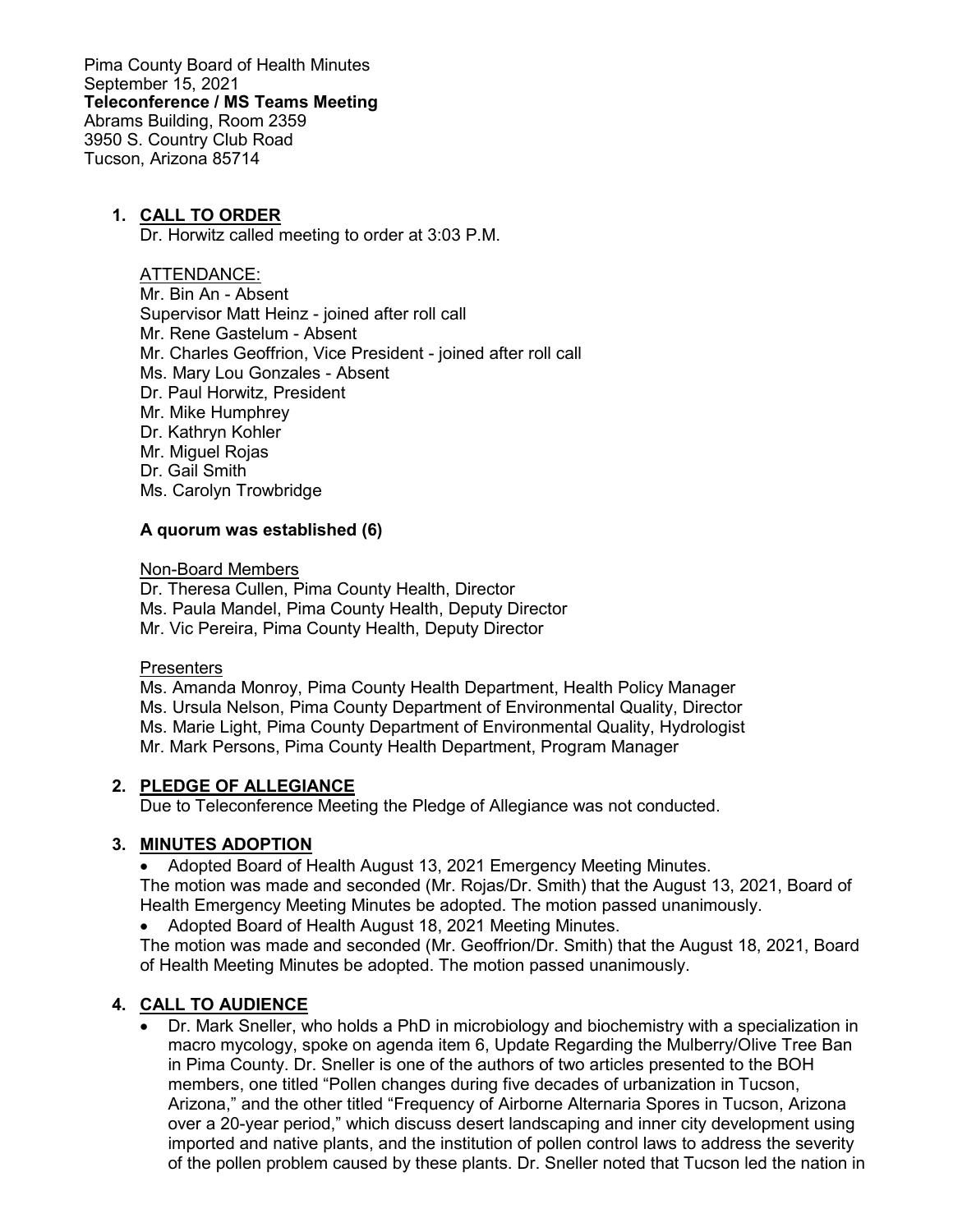pollen control since 1932, and established the first pollen control ordinance in the country in 1984 that included a ban on the sale and/or planting of mulberry and/or olive trees in Pima County. Dr. Sneller noted that Pima County lost the ability to track pollen in 2000 due to a decrease in funding by the Board of Supervisors. It is currently not possible to correlate any medical conditions to pollen due to the lack of tracking data since 2000. Dr. Sneller has asked the medical community to help continue this investigation, and applauds the opportunity to revisit this issue.

# **5. DIRECTOR'S UPDATE**

- Ms. Paula Mandel presented the Director's update in Dr. Cullen's absence.
- Ms. Mandel reported on some Pima County Health Department (PCHD) staff accolades
	- o five members of the Consumer Health and Food Safety (CHFS) Division received certificates of achievement for completion of the Full Assessment of All Nine Standards of the FDA Voluntary National Retail Food Regulatory Program;
	- $\circ$  Ms. Kat Davis, Pima County Health Department manager for the Health Equity for Intersectional Population program, was recognized as a member of the 40 Under 40 in Public Health by the de Beaumont Foundations.
	- o Mr. Spencer Graves has been elected as the president of the Arizona Local Public Health Emergency Response Association (ALPHERA). ALPHERA is a group that reports to ADHS and consists of the 15 county PHEP coordinators and the tribal PHEP coordinators.
- COVID Update:
	- $\circ$  Pima County is at a high level of transmission, and cases remain in the red range with over 130,000 cases since the onset. The epidemiology curve from March 2020 to present indicates experiencing cases at almost the same rate as last year.
	- o Cases are currently down, with 150 cases per 100,000.
	- $\circ$  Positivity rate continues to run about 8-10%, and all COVID cases are the Delta variant.
	- $\circ$  64% of the eligible Pima County population is vaccinated, with 53% of Pima County being fully vaccinated at this time. Nearly 1 million doses of COVID vaccine have been administered by Pima County and our community partners.
	- o There have been over 2500 deaths in Pima County.
	- $\circ$  Increasing antigen testing, and working to push antigen tests out to school locations.<br>  $\circ$  Hospital admissions are down slightly, but hospitals remained stretched to their limits
	- Hospital admissions are down slightly, but hospitals remained stretched to their limits on both bed capacity and workforce shortages.
	- $\circ$  Continue to push events high census tract areas by providing vaccine clinics and testing sites, and working with Communications on building communications pieces.
	- $\circ$  CDC recommended a third dose, or booster dose, for immunocompromised individuals.
	- $\circ$  Still waiting for ACIP and CDC to make recommendations on third doses for the rest of the general population.
	- $\circ$  Still waiting for ACIP and CDC to make vaccine recommendations on children under the age of 12, and hope to have that information in the next month.
	- ⊙ PCHD continues to work closely with each of our school districts.<br>○ There have been 1900 cases in schools. about 60 total outbreaks
	- There have been 1900 cases in schools, about 60 total outbreaks across all of the school districts, and several classroom closures. An outbreak is determined by the number of positive cases and the total number of students in a classroom, and depending on circumstances, can include the total number of students in a grade; 4 positive cases in a classroom of 30 students is considered 10% of the total, and constitutes an outbreak.
	- $\circ$  In the instance of positive cases, the epidemiology team works with the school to identify the close contacts within the room, determine the needs for testing,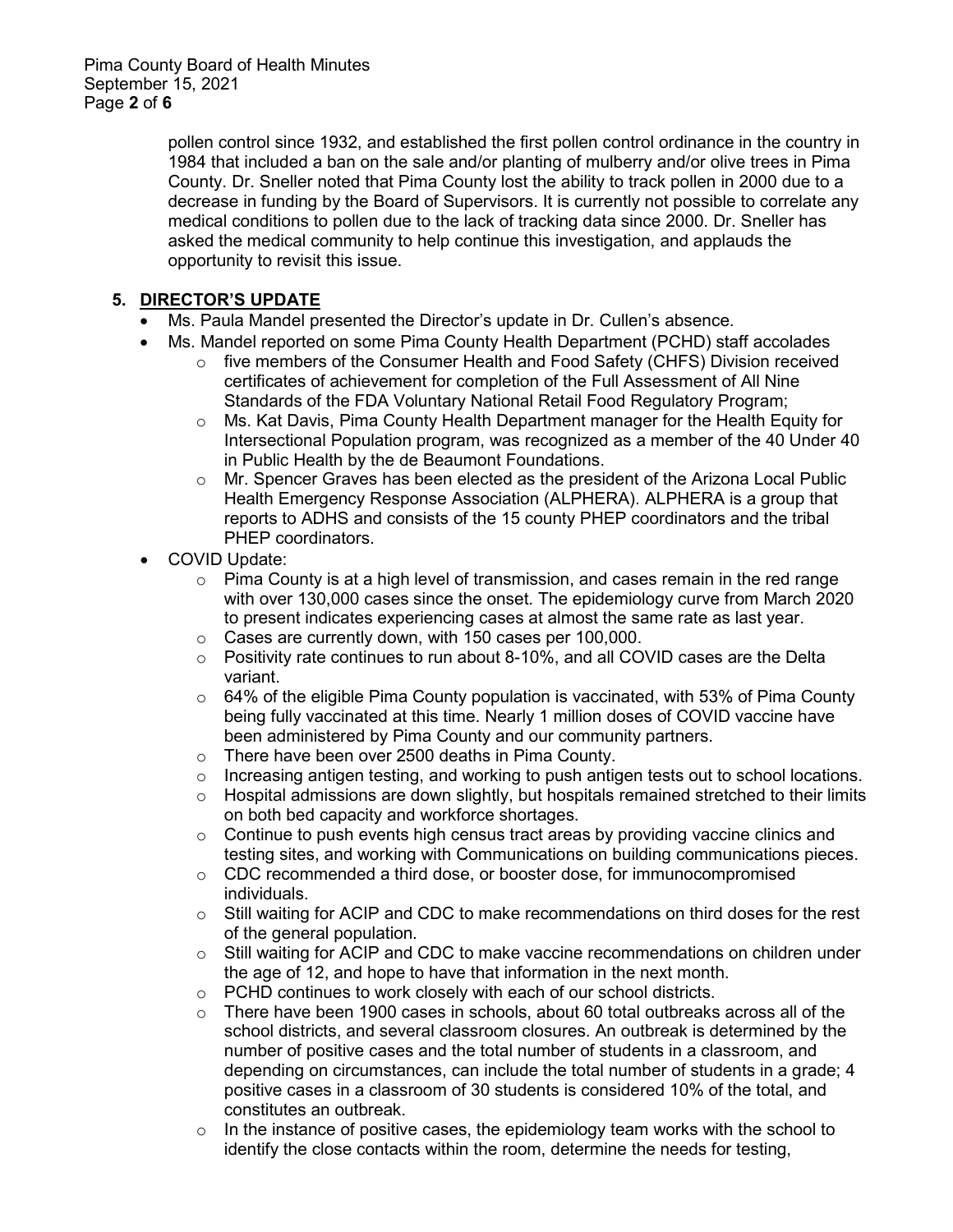quarantine and isolation, and return to the classroom. Schools with mask mandates are doing much better on outbreaks than those who do not have mask mandates.

- $\circ$  PCHD is providing BinaxNOW self-test kits to all the school systems at this time for them to hand out to families who may be having difficulty getting in for testing. PCHD Care Coordination team also works to provide assistance with masking, cleaning and sanitizing supplies, and even food service for families in need.
- Ms. Amanda Monroy presented the "Pima County Public Health Draft Roadmap to Recovery: building resilience beyond COVID-19," that calls for PCHD to ensure an equitable recovery from the pandemic in response to Resolution 2020-92. The equity model focuses on teaching, building, financing and sharing in order to heal. The essentials of recovery include community partnership, innovative models of public health service, health equity, and communication and transparency. The guiding principles include being goal oriented and outcome focused; to encourage community collaboration; to support a culture of quality; to be people-centric, equitable, accessible, accountable, and data driven.

## 6. **UPDATE REGARDING THE MULBERRY/OLIVE TREE BAN IN PIMA COUNTY**

- Ms. Ursula Nelson from the Pima County Department of Environmental Quality (PDEQ) provided the board members with information on Pima County Ordinance 1991-137, Chapter 7.41 – Pollen Control, Section 7.41.030 – Mulberry and Olive Tree Control, which prohibits the sale or planting of mulberry and/or olive trees in Pima County. This ordinance did not affect established mulberry and/or olive trees that were planted prior to the ordinance taking effect, so the removal of existing trees was not required.
- Ms. Nelson advised that several organizations have requested that this prohibition be removed, and after a review of the available information, PEDQ cannot provide a conclusive recommendation due to the existing data gaps.
- Ms. Nelson discussed the benefits and concerns surrounding the request. Benefits include harvesting olives for use in commercial venues and ventures - PDEQ is aware of the historic and cultural significance of this request; and planting more trees is always something PDEQ wants to see, given how hot the community is, to provide additional urban wildlife habitats, and to help with food. The primary concern is the impact on public health and wellness due to allergy issues and respiratory problems, but there is no definitive data that indicates the exact impact on the community as a whole. An additional concern is increased water usage; these plants are not a native species to this area, and while they do well without water, they would need water to thrive and produce.
- Ms. Nelson noted that it would require all the data to make an informed decision to ensure actions are taken that will be protective of the public health and the environment. She indicated that next steps need to include a comprehensive evaluation of available data to identify the gaps within the data and allow development of strategies to fill those data gaps, as well as conducting additional research to address any missing information.
- Mr. Geoffrion mentioned that Tres English, the director of Sustainable Tucson, supports getting more data on this matter. Mr. Geoffrion also noted that this issue needs to be studied in more depth before the BOH makes any recommendation.

## **7. PFAS UPDATE**

- Ms. Nelson noted the topic of PFAS (per- and polyfluoroalkyl substances) is rapidly developing and something that PDEQ is concerned about because this compound is not currently regulated by PDEQ. PFAS are used to make fluoropolymer coatings and products that resist heat, oil, stains, grease, and water, do not break down in the environment, can move through soils and contaminate drinking water sources, and bio accumulate in fish and wildlife.
- Ms. Nelson introduced Ms. Marie Light, a PDEQ hydrologist who is presenting information on national and local strategies to minimize the impact of PFAS.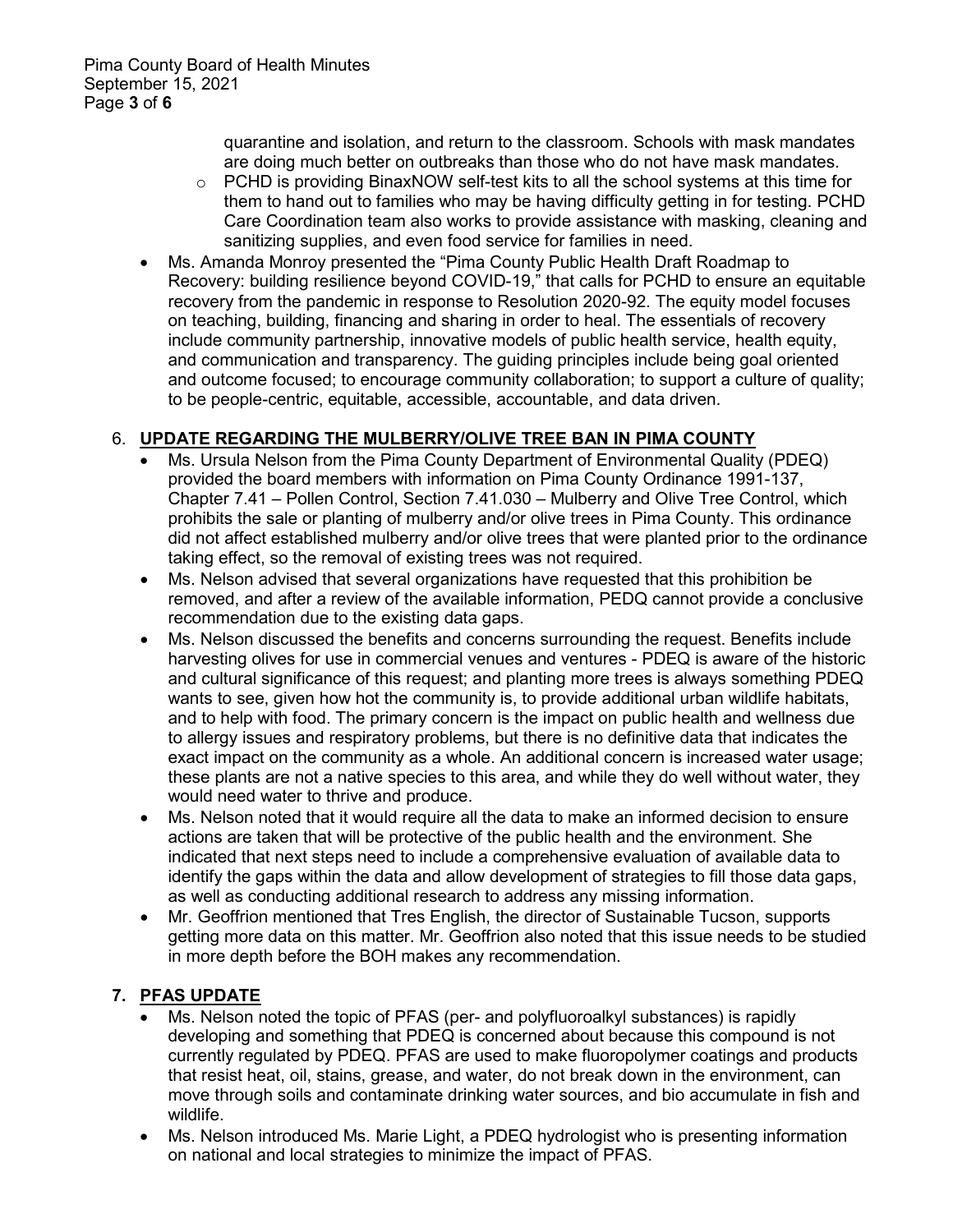Pima County Board of Health Minutes September 15, 2021 Page **4** of **6**

- Ms. Light provided historical data on PFAS:
	- o PFAS manufacturing began in the 1940's.
	- $\circ$  Studies were conducted in the 1970's that detected PFAS in workers' blood serum.
	- o EPA decided in 2000 that alternatives to PFAS were needed.
	- $\circ$  In 2010, manufacturers voluntarily began phasing PFAS out of their products.
	- $\circ$  The process of not using PFAS at all began in 2020, but there is still stock found in some materials used to infuse in manufacturing processes, and in AFFF (Aqueous film forming foam), which is a highly effective foam used for fighting high-hazard flammable liquid fires such as gasoline, oil and jet fuel. AFFF has been the national standard in all firefighting equipment because there is no substitute that works as effectively. There is still research being done to come up with better alternatives.
- PFAS is found nationwide at airports and industrial facilities, waste water streams and monitor wells. The use of AFFF in Pima County has caused concerns that the source of high concentrations of PFAS in private wells located northwest of the Tucson International Airport (TIA) is caused by the groundwater runoff from use of AFFF by TIA and the Air National Guard (ANG). The ANG is doing an inventory of their use of AFFF and taking some very specific actions to address the issue, such as determining ways to continue to use the AFFF and provide containment so that it does not run off the area where it has been applied. The State of Arizona is also involved in this process as this is not an issue that is exclusive to Pima County.
- The primary avenue of exposure is food ingestion from food packaging (72%), water consumption (22%), and dust ingestion (6%). Twelve parts of the human body are affected by PFAS.
- PFAS is a known carcinogen and as of June 2020 is now listed as a toxic chemical.
- In 2016, the EPA set a health-based guidance level for PFAS at 70 ng/L. In 2018, Tucson Water sets an operation PFAS target at 18 ng/L.
- Although there are no drinking water standards for PFAS, Arizona has put policies in place such as the registering of all wells drilled in the state with ADWR (Arizona Department of Water Resources); health consultations and analytical lab testing by ADHS; and regular inspection of the public water system by ADEQ.
- Effluent guidelines were proposed in March 2021.
- In April 2021, Governor Doug Ducey requested that the DOD take a higher profile in activities such as full data sharing, and develop a conceptual model for identifying sources, determining movement and effective remediation methods, as well as design and install early response action to protect public drinking water systems.
- In June 2021, requirements were established for 29 PFAS compounds that need to be analyzed so all water utilities are going to be monitoring these compounds in the next 5 years.
- There was an unexpected TARP temporary shutdown in June 2021 due to increased levels of PFAS in nearby groundwater. There was concern over losing control of water treatment, but as of September 2021 there is a new permit to discharge the treated water into the Santa Cruz River just north of Irvington Road and West of Interstate 10. The draft permit plan is that the treated water will be directed to the reclaim system if it can still be used; if it cannot be used, the alternative plan is to discharge it to the Santa Cruz River. The permit request is for 2.2 million gallons per day with the treatment standard set to the equivalent level of Tucson Water's standard of 18 ng/L.
- Ms. Light indicated that moving forward Pima County will be monitoring PFAS concentrations, and insuring that new validated methods are being employed by laboratories. Future expectations are that more monitoring locations and more chemicals will be discovered in the groundwater. Pima County will continue employing a high level of collaboration among federal, state and local researchers to solve these problems, develop conceptual models, and test the different treatment methods.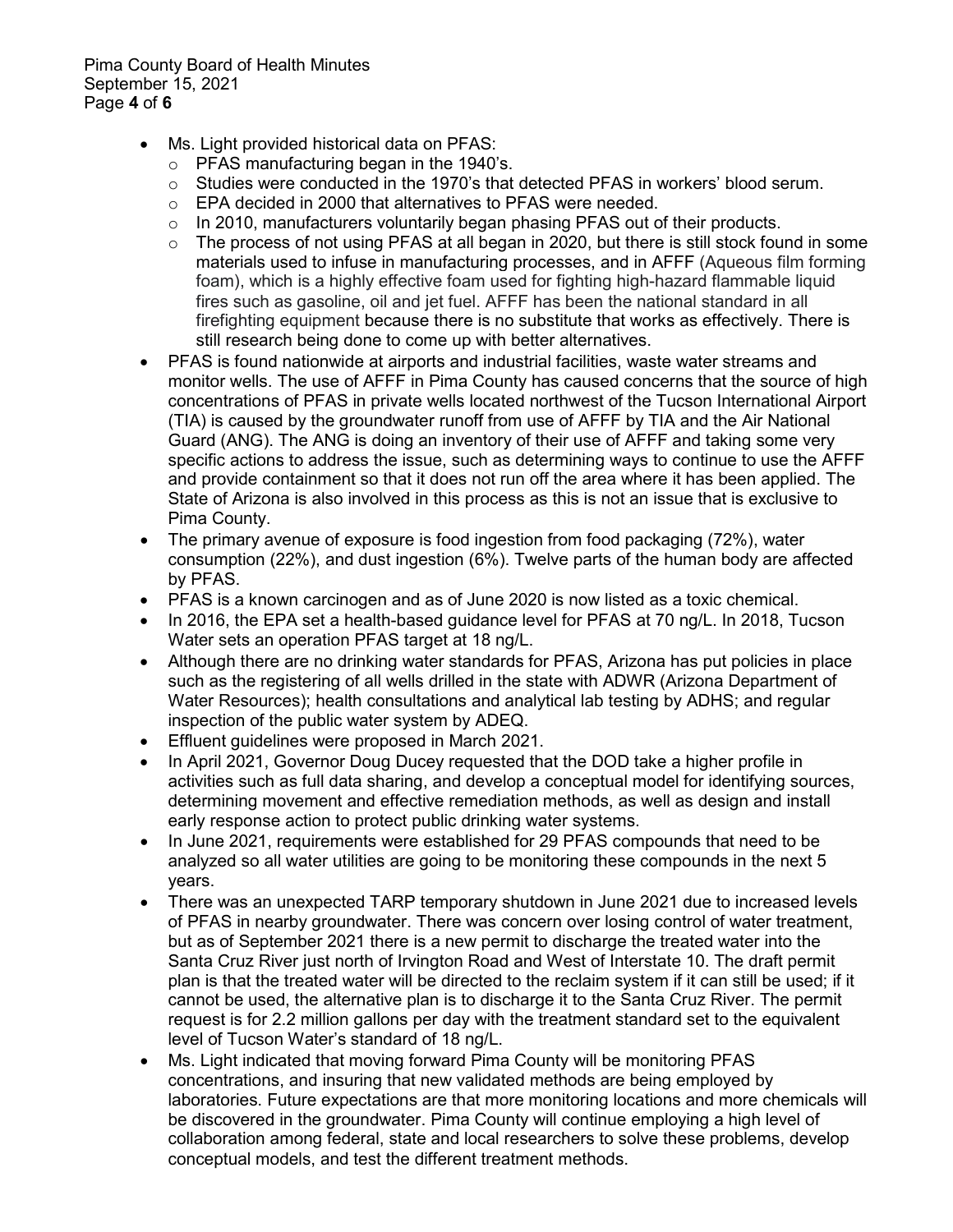## **8. OPIOID DRAFT ACTION PLAN**

- Mr. Mark Person updated the BOH on drug overdose rates, as well as the PCHD response plan. Overdose death data is collected from death certificates and auto pay data, and the data is updated monthly.
- There have been notable changes among the contributors in drug overdose deaths from 2017 to 2021:
	- $\circ$  2017: Amphetamines and heroin are the top 2 contributors to drug overdose deaths.
	- $\circ$  2018: Amphetamines and heroin remain the top 2 contributors, but fentanyl use starts to surge in the community.
	- $\circ$  2019: The rate of fentanyl use changes significantly and surpasses heroin to become only 2nd to methamphetamines.
	- $\circ$  2020: Fentanyl becomes the number one contributor in overdose deaths within 12 months.
	- $\circ$  2021: Fentanyl remains at the top of the overdose death list. The average number per month is extremely high. Heroin overdose death has reduced mostly due to the preference for fentanyl.
- Had annual record-breaking highs for overdose deaths in 2019 and 2020 because of the presence of fentanyl, and there is no doubt that the rate of overdose deaths in 2021 will set a third consecutive record breaking high. The data presented for 2021 is for
- The age groups most impacted by the rise in fentanyl use are young people. Fentanyl by itself is the leading cause of death for minors under the age of 18, and teens aged 13-19; which is above deaths caused by car accidents, firearms, and any natural causes mainly due to the widespread presence of the drug, and how lethal it is. In 2021 there have been 19 overdose deaths in the age groups 0-5, 6-12, and 13-19, and with the exception of one death, all are due to fentanyl.
- Dr. Kohler inquired if the overdose deaths are due to the user directly taking fentanyl, or is it a contaminant? Mr. Person advised that in the case of infants and toddlers, this is an accidental ingestion due to someone in their environment having the drug and the infant/toddler gaining access to it. There is a combination involved with people who used the drug recreationally, or have an opioid addiction. Some people know exactly what they are taking and die because of it, and some do not know that the drug they took contained fentanyl. Mr. Person indicated that it would be impossible to measure that due to the mix of possible factors.
- Fentanyl is extremely addictive, readily available, relatively cheap, easily concealed, and doesn't require a needle to administer but can be injected, smoked or snorted.
- Mr. Person indicated that the vast majority of fentanyl is in the form of a little blue pill that looks like a M30 oxycodone pill, or can even resemble other pharmaceutical medications. These pills are made from non-pharmaceutical, illicit fentanyl, and each pill has enough toxicity to kill multiple adults because it is impossible to know where the drug is dispersed physically in the pill. Narcan is effective, but fentanyl is extremely fast acting and can kill someone in as little as 15-20 minutes, a lot quicker than some of the pharmaceutical grade opioids, so cases are often not caught in time to administer Narcan.
- Mr. Person advised that PCHD is constantly sending out health advisories on fentanyl, is doing interviews with the media, have printed flyers and developed presentations that will be used to target schools and young people to make them aware of the dangers. The hope is to get the messaging in front of the target population so that they are aware of how lethal fentanyl is.
- Dr. Cullen challenged the BOH to help PCHD brainstorm, think "outside the box," on what the public health arena might do to better address the fentanyl situation. She asked Dr. Horwitz to consider setting aside a BOH meeting or small group to do this.